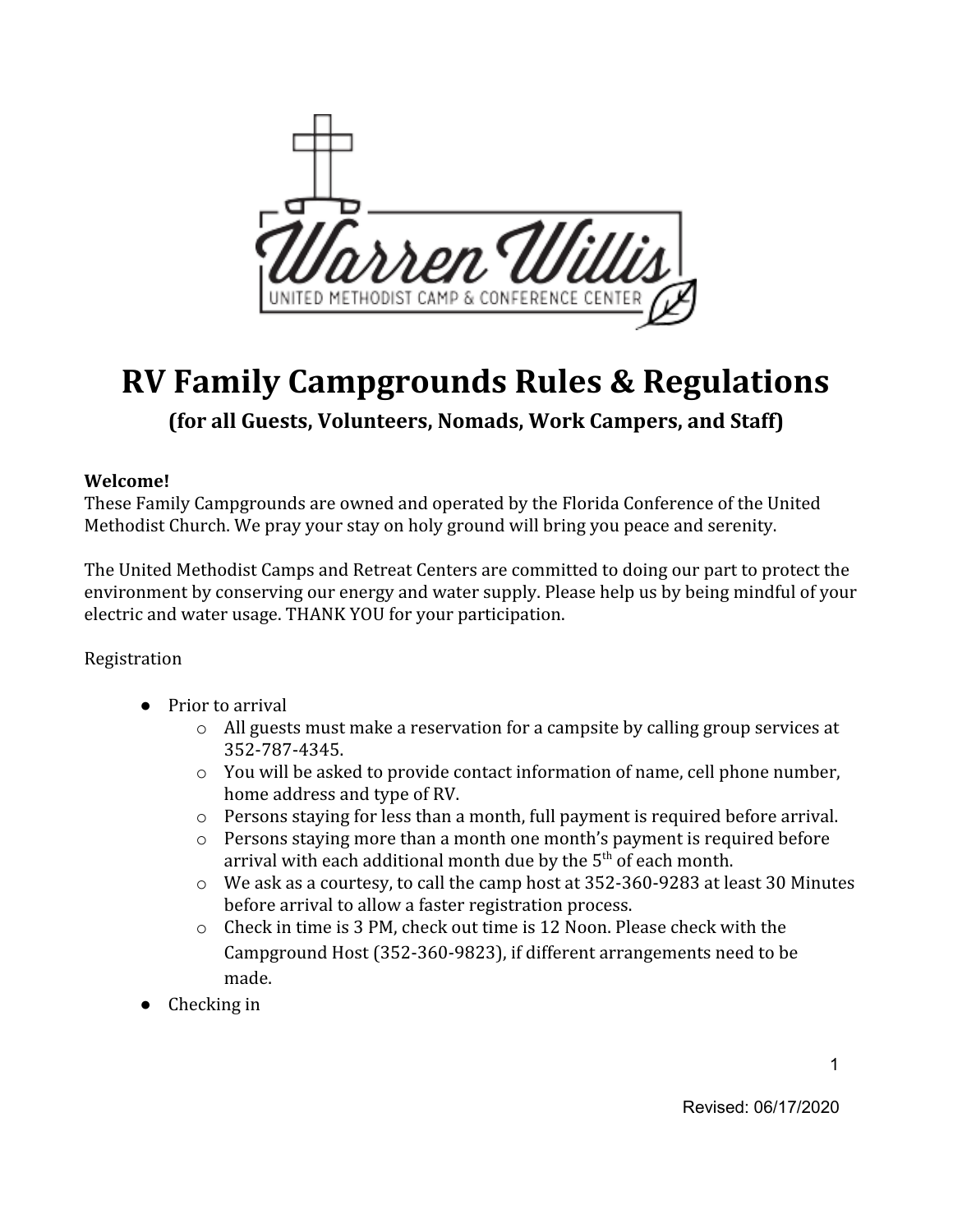- $\circ$  Come in the Conference center gate and follow the road to the campground check in sign
- o The campground host will meet you at that location and guide you to the assigned campsite.
- o A parking permit will be provided which must be placed in a visible location in the front of the vehicle.

#### **Camp Sites**

- Campground WIFI Password: Godisgreat!
- Handicapped sites are reserved for the convenience of our handicapped guests. Proper documentation will be required prior to granting access to these sites.
- Sewer Hose donuts must always be utilized. (Sewer hose donut A plastic or rubber ring used to get a good seal between the sewer hose and the campground sewer connection)
- Prior to checkout, please replace sewer caps.
- All electric service is single phase (110v & 220v); with 30 and 50 amp outlets.
- Please do not leave any food and/or trash outside your RV. Many of God's creatures are especially active at night.
- Before any additions are made to the campsite (i.e. permanent/temporary stairs, flower beds, etc.…) Please contact the Volunteer coordinator or Operations Manager for approval.
- Please do not feed the squirrels and birds.
- Never feed the alligators in the lake. If you see an alligator, move away from the area. Alligators are protected wildlife and it is unlawful to feed or harass them. If there is a sighting outside of Lake Griffin, please call the On -call Host so they can contact the appropriate wildlife department.
- There are poisonous snakes (coral, water moccasin) along with non-poisonous snakes on property. We ask you to use caution in all outdoor activities. If you see a snake, move away from the area and call the On-call Host for removal. If a snake bites you, seek First Aid immediately. Notify camp staff of any snakebite.
- Clothes lines are not allowed without prior approval of the front office.
- Please observe our quiet hours: **11:00 pm to 6:00 am**
- Please respect other guests and do not walk, run or ride through other sites.
- PLEASE SECURE YOUR VALUABLES
	- o (bikes, scooters, coolers, golf cars and chargers, etc.).
- Lock your vehicles; beware of leaving valuables inside.
	- o WWUMCCC is not liable for stolen or damaged items.
- Sports Equipment- Volleyballs, basketballs, soccer balls and other sports equipment are available in Recreation Boxes located around the site. Feel free to ask about exact locations for sports equipment upon check -in. You are more than welcome to use your own equipment as well.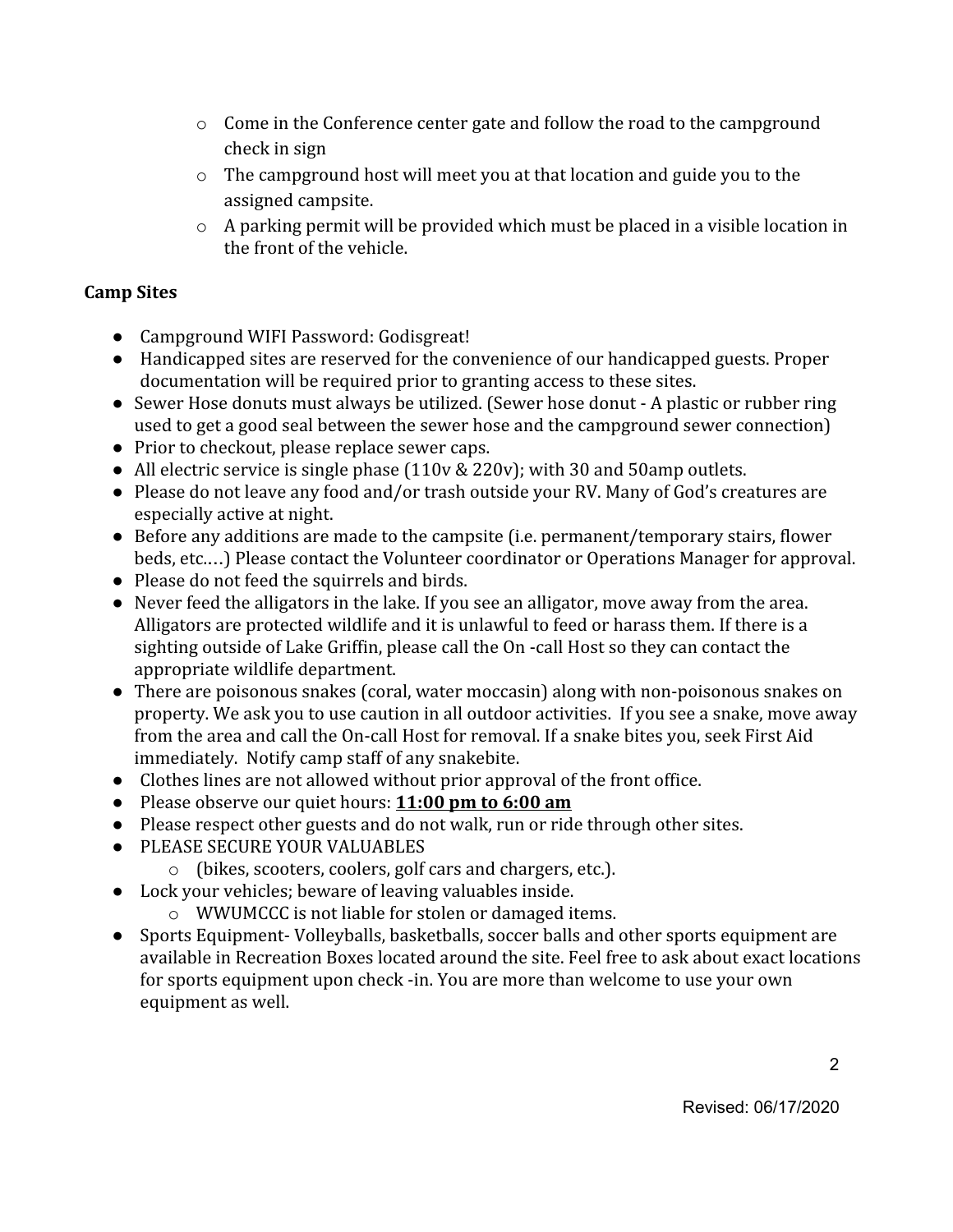- Common areas- WWUMCCC has several areas with outdoor benches facing the lake, multiple docks, walking trails, a basketball court, sand volleyball courts, 18-hole disc golf courses, and several large areas for games that are available on a first come/first serve basis. These areas are not available to reserve and guests are encouraged to be mindful of all other guests that may want to utilize the amenities on site.
- Before departure please ensure the site is as you found it or in better condition. We appreciate your courtesy to other travelers.

#### **Guests**

- The Maximum stay for all Guests, Volunteers, Nomads and Work Campers is 6 months. After this time, guests will be required to take a minimum leave of 2 months prior to returning for any further stay.
- There is a limit of six  $(6)$  people per site.
- **In case of emergency**: Call 911. Your location for the
	- o Conference Center side, 4991 Picciola Road, Fruitland Park, FL.
	- o Camp side 4990 Picciola Road, Fruitland Park, FL.
- If you call 911, please call our on-call host at 352-409-7871, so we may assist emergency personnel in finding your location.
- For questions/concerns a campground host is available 24hrs to assist you. Please contact the Campground Host Phone: **352-360-9823**. If you cannot reach the campground host, call the On-Call Host at: **352-409-7871**.
- Visitors
	- o Please inform the front office or Campground Host of visitors that will remain on property overnight before they arrive.
	- o Guests are responsible for the behavior of their visitors.
	- o Children Parents are responsible for the safety and behavior or their children.
- Docile pets- are welcome in the family campground but must always be kept close and under control.
	- o Please remember to keep your pets leashed when on the grounds.
		- A maximum of eight-foot leash when being walked.
		- A longer leash may be used when in open fields or not around other guests.
	- o Always clean up after your pets and utilize outdoor dumpsters not in public building trash cans.
	- o Please no more than two pets per site.
	- o Pets are not allowed inside any public buildings with the exception of service animals.
- Service animals- are welcome on property but must meet the ADA definition as a dog that is individually trained to perform tasks or do work for the benefit of a person with a disability. However, the work or the tasks that the animal does must be directly related to the person's disability.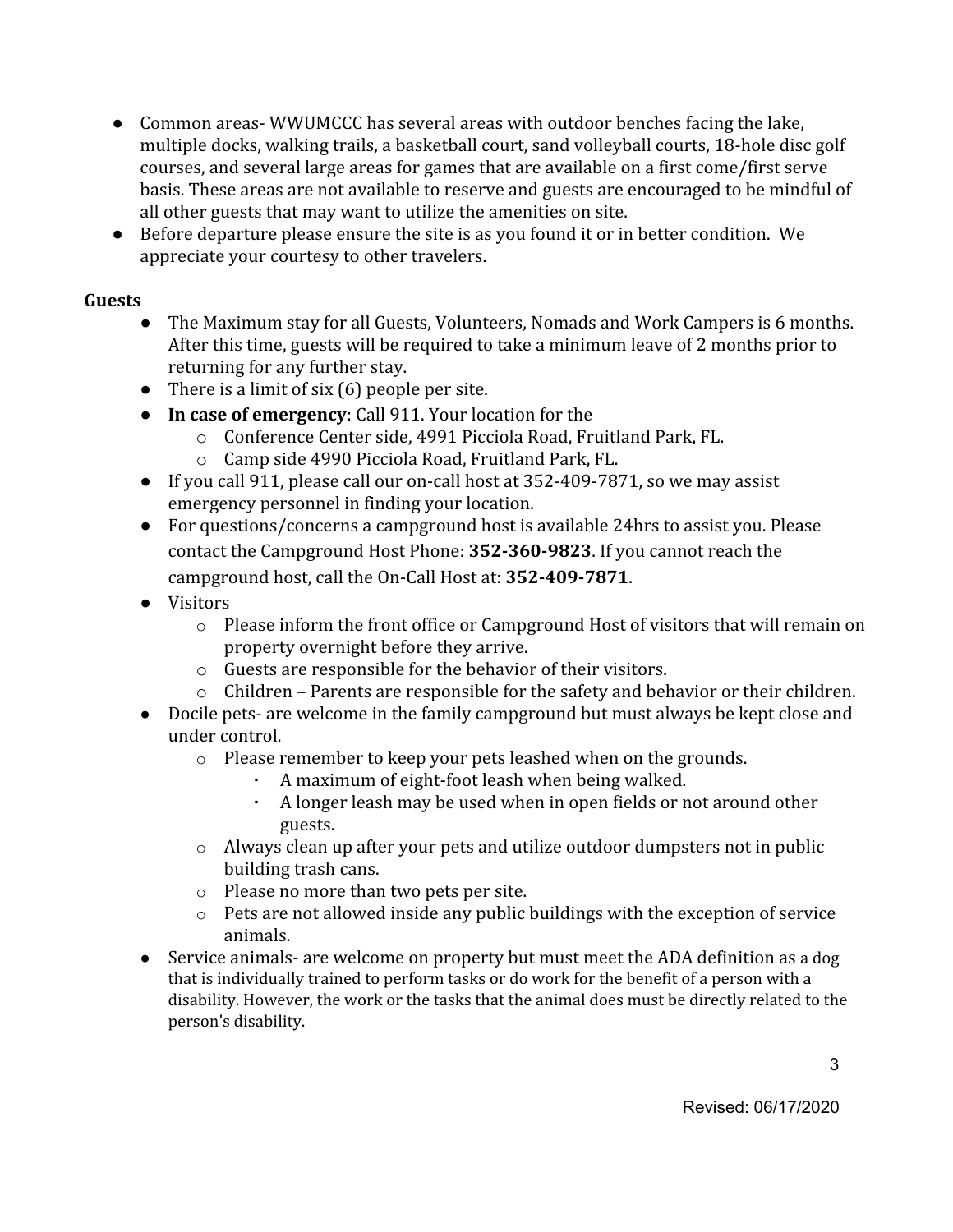- $\circ$  Guide Dogs, Service Animals and Service Dogs: Under Florida law and the federal Americans with Disabilities Act (ADA), people with disabilities may bring their service animals to all "public accommodations" such as dining halls, rooming spaces, and meeting rooms.
- $\circ$  A guest with a disability that is accompanied by a guide dog, service animal or service dog will be allowed access to premises that are open to the public
- o Please refer to Florida Statute 413.08 for more information regarding the rights of Guide Dogs, Service Animals and Service Dogs.

#### **Vehicles**

#### **Parking**

- $\circ$  No more than four (4) vehicles may be parked on your site. They must fit within the confines of the site and include any type of trailers and golf carts.
- $\circ$  Parking in other sites, blocking other sites or the street is not allowed.
- o Please be courteous to your neighbors, if additional parking is needed, check with the office for an appropriate location.

#### **Speed Limits**

- o The Property speed limit is 10 MPH.
- o **Pedestrians always have the right of way**.

#### **Vehicle Training**

o Training by WWUMCCC staff must be accomplished and documented before operation of any vehicle owned by WWUMCCC. Golf cart owners in addition to training will also be asked to sign a letter of waiver for use on the property.

#### **General Campground information**

- **● Fires**
	- Fires are allowed in fire rings only.
	- Fires may be restricted during dry conditions.
	- Please extinguish all fires, no matter how small, by using water and stirring the coals until the fire is cold to the touch, prior to retiring for the evening and prior to checkout.
- **Trash** For your convenience, garbage receptacles are located at the:
	- o Conference Campground area, middle of Row F, on the east side of the road. Please place all waste inside dumpsters and recycling in cans.
	- o Camp side garbage receptacles are located near the RV building on the road toward the pad locked gate.
	- **o** Be sure to separate the recyclable items and place in the proper bin. Recycle-glass, aluminum cans, paper, cardboard and plastic. **See Attachment 1**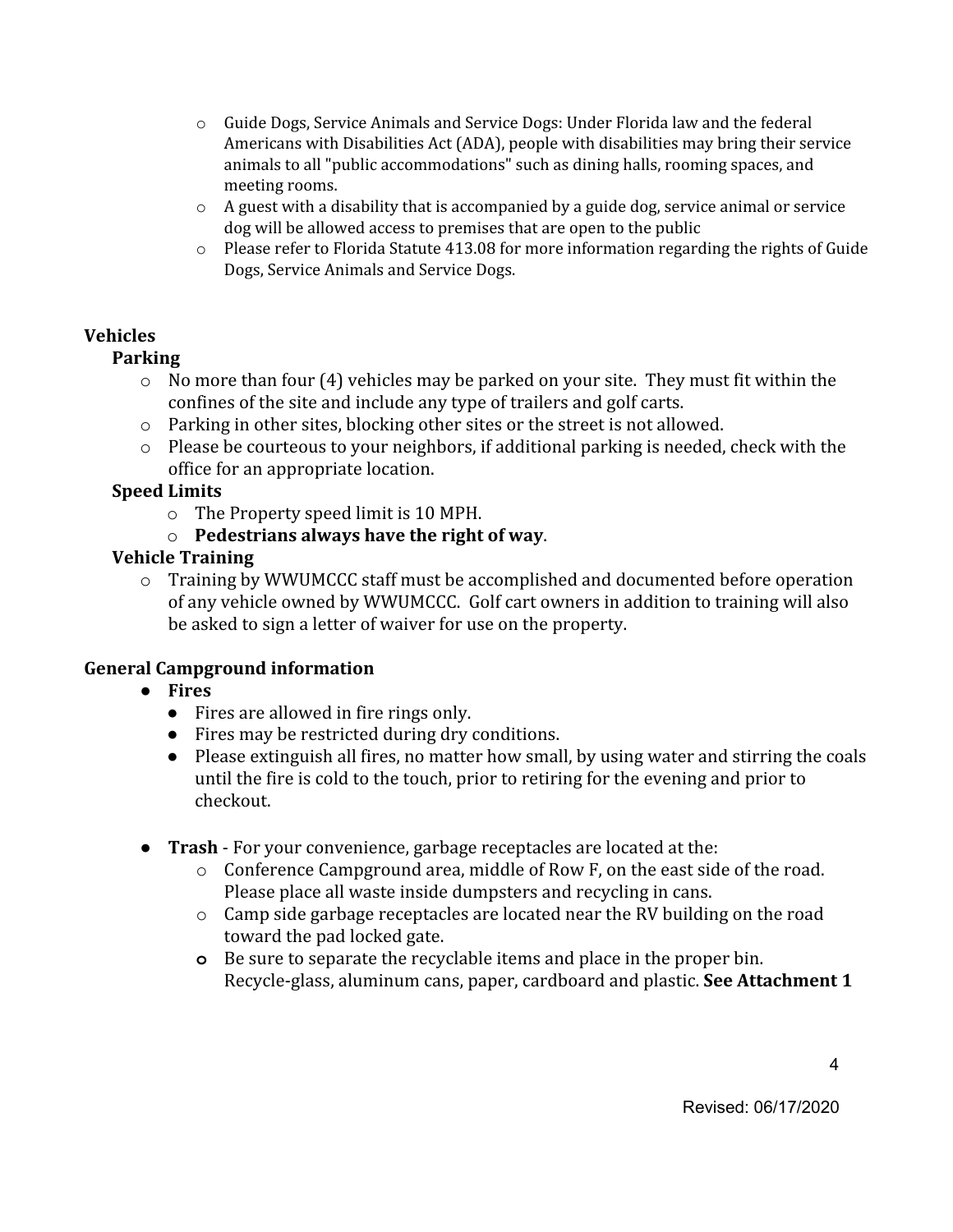- **Mail**
	- $\circ$  For any packages ordered please use your name, assigned lot and the Camp side address below.
	- $\circ$  Outgoing mail is located at the entrances of the both the Camp and Conference Center please use the post boxes outgoing mail slot. To send packages, the local post office is available.
	- o The local Post office address is:
		- **104 W Miller St, Fruitland Park, FL 34731**
	- **o For those staying over 30 days and plan to receive mail**
		- Conference center side mail will be brought to the "A" Frame building in Lot A3 and distributed in the mail holders on the left by name.
		- Camp side the mail will be brought to the RV building and placed in the hanging file box in the files with individual names at the top.
	- o The address while here is:
		- CC side, **4991 Picciola Road, Fruitland Park, FL**. **34731**
		- Camp side **4990 Picciola Road, Fruitland Park, FL**. **34731**

#### **● Bathroom and Showers**

- o Bathroom and shower facilities are provided in both campgrounds.
- o CC side the bath house is next to the Pavilion
- o Camp side on the RV building east side (to the right as you look from the front)
- o We ask guests to clean up after each use and notify the office of any maintenance issues.
- $\circ$  Please do not wash dishes in the bathroom sinks there are sinks available in the Pavilion and in the RV building if needed.

#### **● Laundry Facilities**

- **o** Laundry facilities are provided in both campgrounds.
	- CC side on the end of the bath house next to the Pavilion and has storage lockers for your use. You will need to provide your own lock.
	- Camp side in the RV building
- **o** Please follow the directions provided in each location on proper use of the machines.
- **o** Laundry products are not provided or available for purchase at either facility.

#### **● Prohibited items**

- o Solicitation of any kind is strictly prohibited on property. Please report any solicitors to the office immediately.
- o No personal off-road vehicles are allowed on property (i.e. minibikes, 4 wheelers).
- o Alcoholic beverages are not allowed on the property.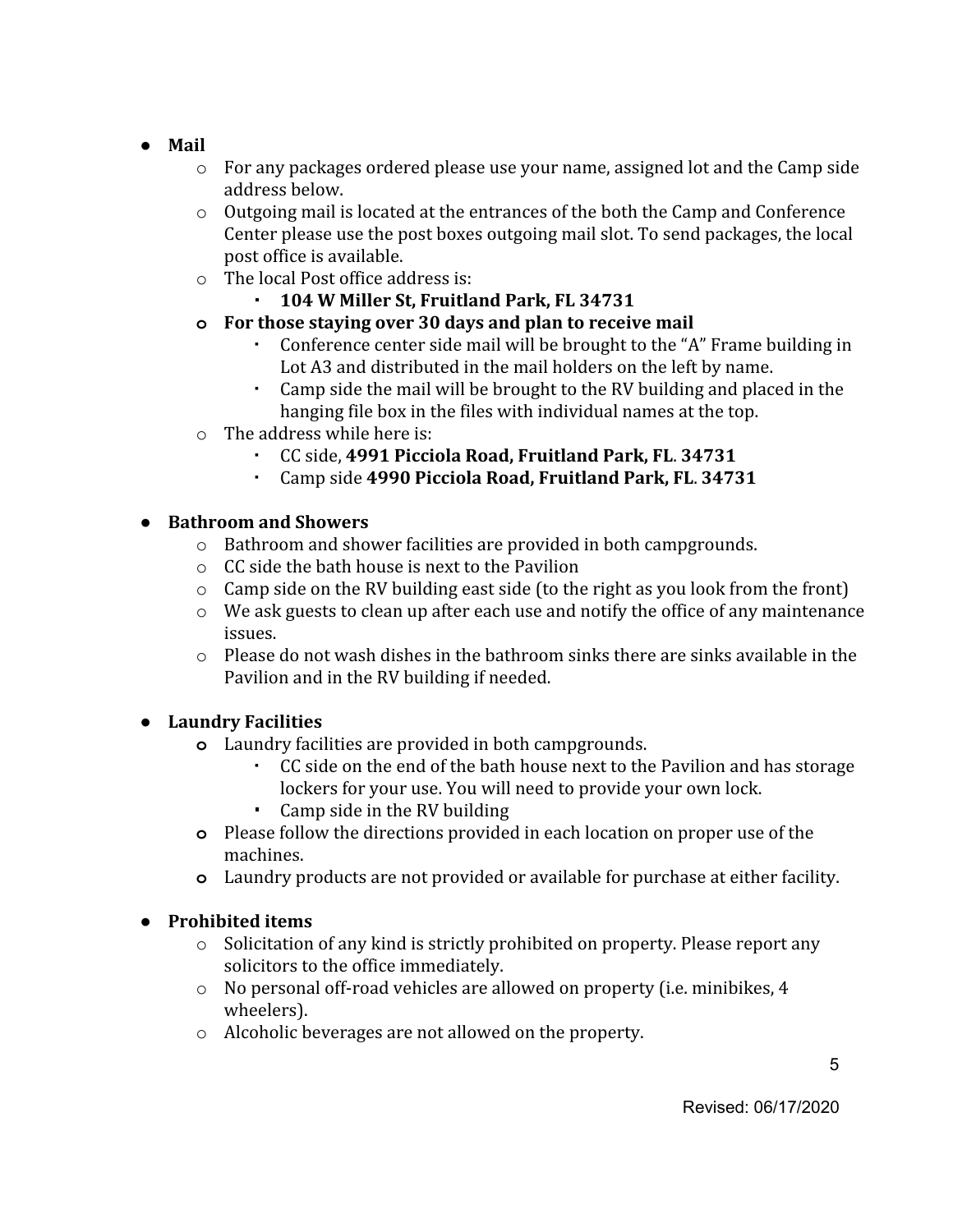- $\circ$  Smoking and vaping are prohibited in all buildings on the property. Smoking is only allowed in designated areas.
- o Florida law prohibits persons under the age of 18 years to possess tobacco products
- o Knives, Switchblades, and Gambling are prohibited on property.
- o The use of, display and possession of firearms, air arms, paint ball guns, fireworks, explosives, weapons and illegal drugs or substances is strictly prohibited. Violation of this rule will result in immediate eviction and removal of your personal effects and notification of the authorities.

## **Thank you for helping us provide a Christ focused experience for all that come to the Warren Willis Camp and Conference Center.**

### **Local areas of Commerce or Interest**

(All locations are provided for informational purposes only, WWUMCCC does not recommend or endorse any locations)

Walmart- 2501 Citrus Blvd, Leesburg, FL 34748 Target- 716 N US-441, The Villages, FL 32159 Lake Square Mall 10401 US-441, Leesburg, FL 34788 The Villages Movie Theaters- Rialto Theatre 1105 Alonzo Avenue, Old Mill Playhouse 1000 Old Mill Run, Barnstorm Theater 2720 Brownwood Blvd Drycleaner- 120 S 2nd St, Leesburg, FL 34748 Laundromat- 713 Perkins St, Leesburg, FL 34748 YMCA- 1465 David Walker Dr, Tavares, FL 32778 Grocery stores Publix- 717 N 14th St, Leesburg, FL 34748 Aldi- 2241 N Citrus Blvd Suite 103, Leesburg, FL 34748 Sam's Club- 755 N US-441, Lady Lake, FL 32159 (Membership required) Home Improvement Home Depot- 871 North Hwy 27, Lady Lake, FL 32159 Lowes- 5630 Seven Mile Dr, Wildwood, FL 34785 Ace Hardware- 3431 US-441, Fruitland Park, FL 34731 Leesburg Historical Museum - 111 S 6th St, Leesburg, FL 34748 Lady Lake Historical Society and Museum- 107 S Old Dixie Hwy, Lady Lake, FL 32159 Lake County Museum of Art- 213 W Ruby St, Tavares, FL 32778 Lake Griffin State Park- 3089 US-441, Fruitland Park, FL 34731

Revised: 06/17/2020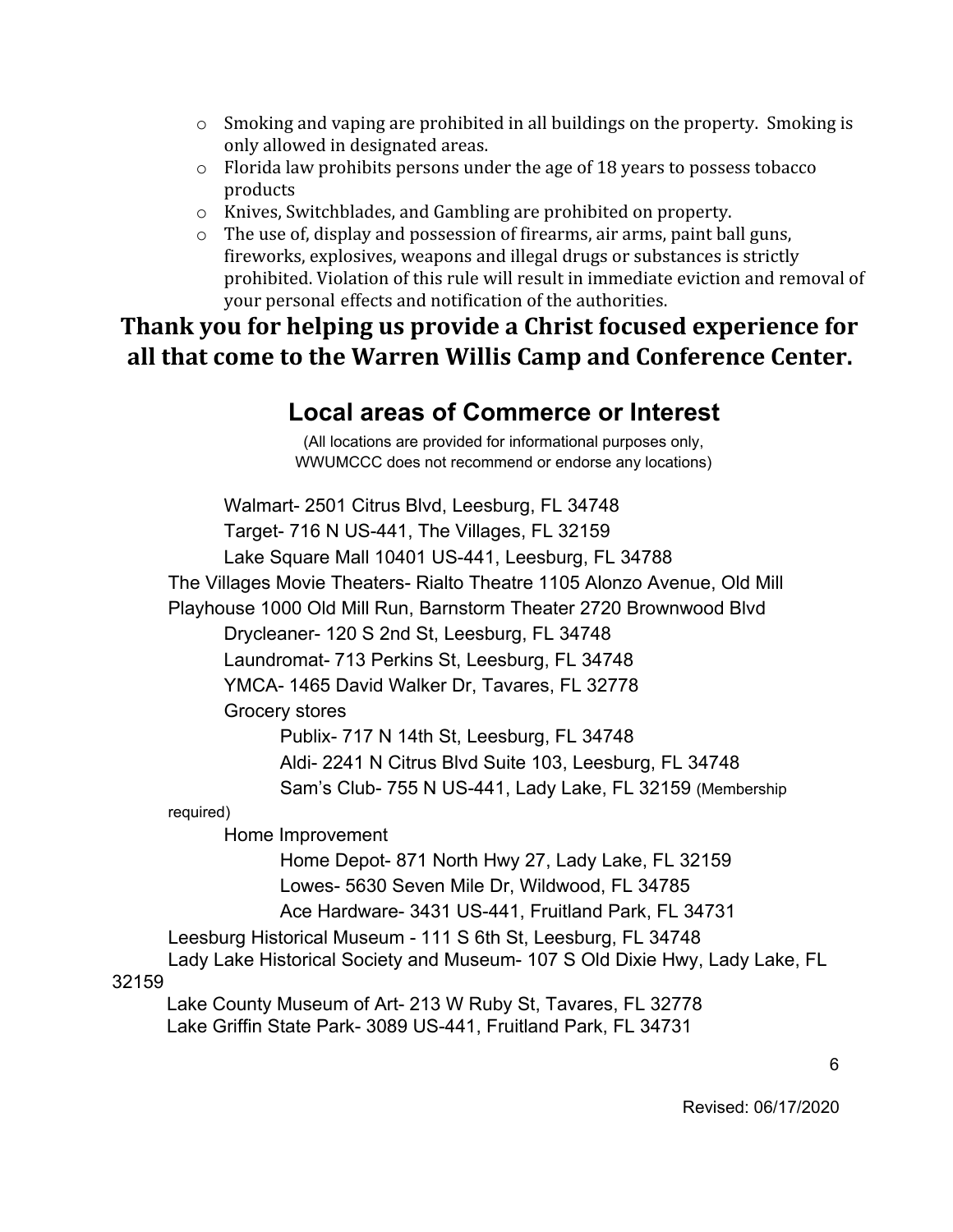Venetian Gardens Park - 109 E Dixie Ave, Leesburg, FL 34748 Lake Okahumpka Park - 6085 FL-44, Wildwood, FL 34785 Florida Citrus Tower - 141 S Hwy 27, Clermont, FL 34711 Lakeridge Winery and Vineyards 19239 US-27, Clermont, FL 34715 **Places of Worship in Fruitland Park**

Calvary Baptist Church 3740 Eagles Nest Road Fruitland Park, FL 34731

Community United Methodist 309 College Avenue Fruitland Park, FL 34731

Covenant Life Church of God 706 Urick Street Fruitland Park, FL 34731

Crossroads Community Church 275 Griffin View Drive Fruitland Park, FL 34731

Deeper Life Church 2937 Register Road Fruitland Park, FL 34731

Eagles Nest Baptist Church 4650 Eagles Nest Road Fruitland Park, FL 34731

First United Pentecostal Church 107 College Ave/455 Lime Street Fruitland Park, FL 34731

Freedom Community Church 200 Lavista Ave Fruitland Park, FL 34731

Grace Bible Baptist 1703 Lewis Road Fruitland Park, FL 34731

Green Hill Presbyterian Church 36319 Lake Unity Nursery Road Fruitland Park, FL 34731

Heritage Community Church

509 West Berckman Street Fruitland Park, FL 34731

Holy Trinity Church 2201 Spring Lake Road, Fruitland Park, FL 34731

Jehovah Witness Kingdom Hall 502 Urick Street Fruitland Park, FL 34731

Leesburg Church of the Nazarene 1111 Mandarin Lane Fruitland Park, FL 34731

Life Church Assembly of God 4001 Picciola Road Fruitland Park, FL 34731

Mount Pleasant AME Church 2433 Spring Lake Road Fruitland Park, FL 34731

New Life Presbyterian 201 LaVista Street Fruitland Park, FL 34731

New Salem Missionary Baptist Church 2732 Spring lake Road Fruitland Park, FL 34731

Northside Christian Church 3115 Eagles Nest Road Fruitland Park, FL 34731

Trinity Assembly of God 200 Urick Street Fruitland Park, FL 34731

Revised: 06/17/2020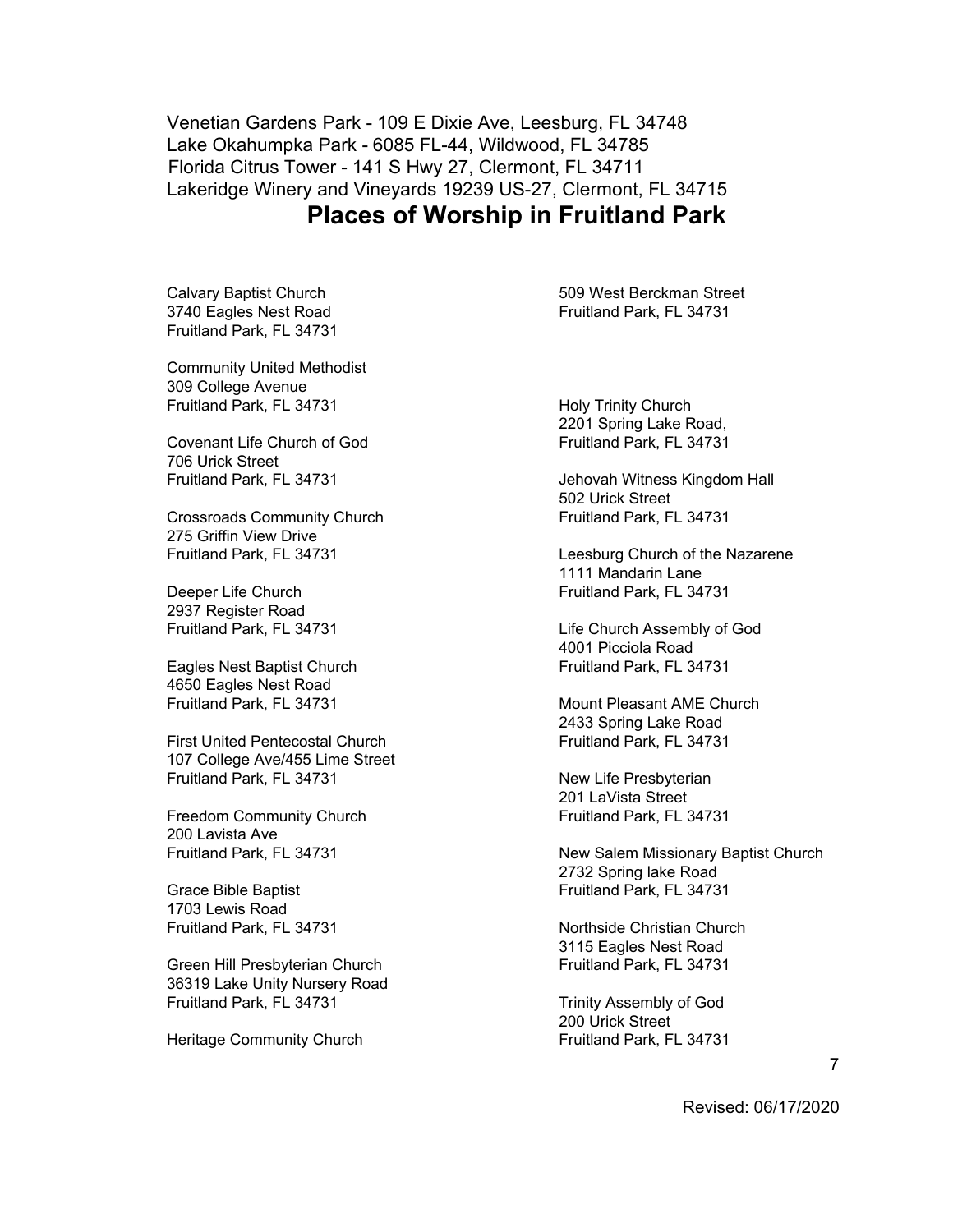United Pentecostal 107 College Avenue Fruitland Park, FL 34731

Unity Spiritual Center 509 CR 468

Fruitland Park, FL 34731

First Baptist Church Village Park 1000 Village Park Drive Fruitland Park, FL 34748